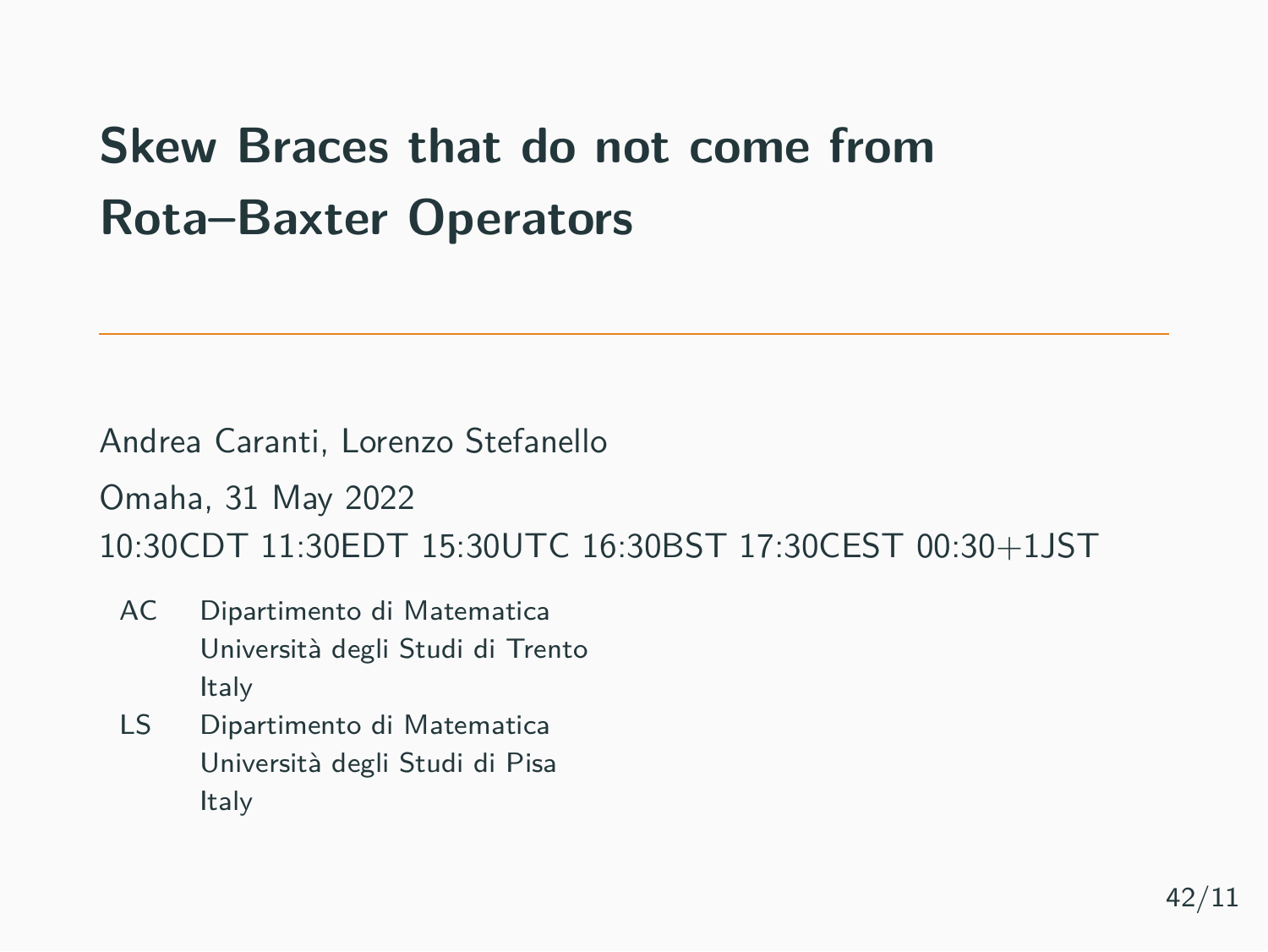#### **Skew braces and lambda/gamma functions**

A skew brace is a set endowed with two group operations "*·*" and "*◦*", connected by

$$
((a \cdot b) \circ c) \cdot c^{-1} = (a \circ c) \cdot c^{-1} \cdot (b \circ c) \cdot c^{-1}.
$$

This states that the maps

$$
\gamma(c):x\mapsto(x\circ c)\cdot c^{-1}
$$

are endomorphisms of (*G, ·*).

In fact, a skew brace can be equivalently defined as a group (*G, ·*), together with a map  $\gamma$  :  $G \to \text{Aut}(G)$  which satisfies the functional equation

$$
\gamma(g^{\gamma(h)}h)=\gamma(g)\gamma(h).
$$

This equation encodes the associativity of the group operation "*◦*" given by  $g \circ h = g^{\gamma(h)}h$ .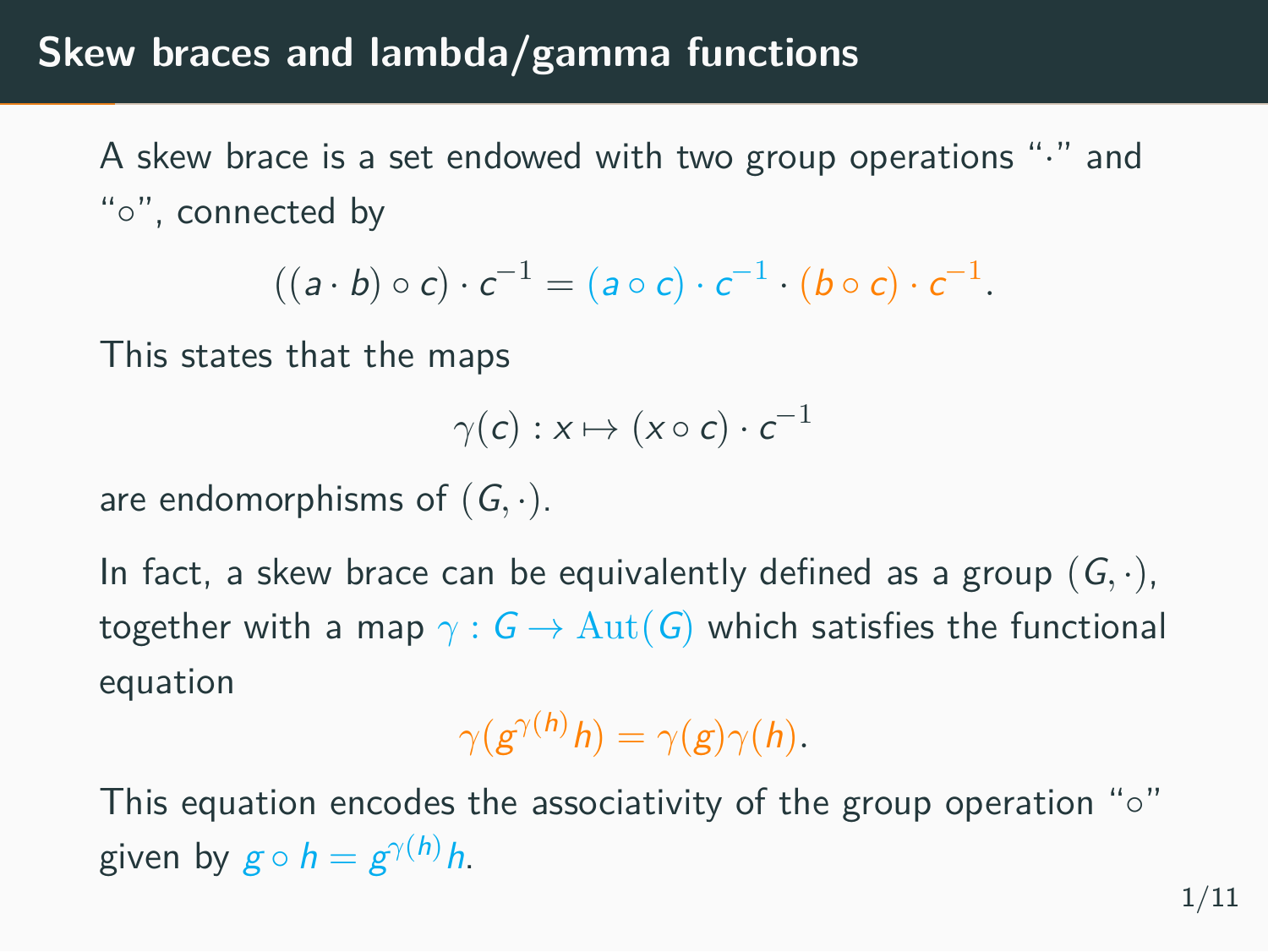# **Rota–Baxter operators: a short bibliography**

| Glen Baxter                                              |
|----------------------------------------------------------|
| An analytic problem whose solution follows from a simple |
| algebraic identity                                       |
| Pacific J. Math. 10 (1960), 731-742                      |
| Li Guo, Honglei Lang, and Yunhe Sheng                    |

**Integration and geometrization of R-B Lie algebras** *Adv. Math.* **387** (2021), Paper No. 107834, 34pp

### **Naleriy G. Bardakov and Vsevolod Gubarev R–B groups, skew left braces, and the Y–B equation** *J. Algebra* **596** (2022), 328–351 https://arxiv.org/abs/2105.00428

A.C., L. Stefanello **Skew braces from R–B operators** *etc arXiv:2201.03936*, *Annali di Matematica Pura e Appl.*, 2022 2/11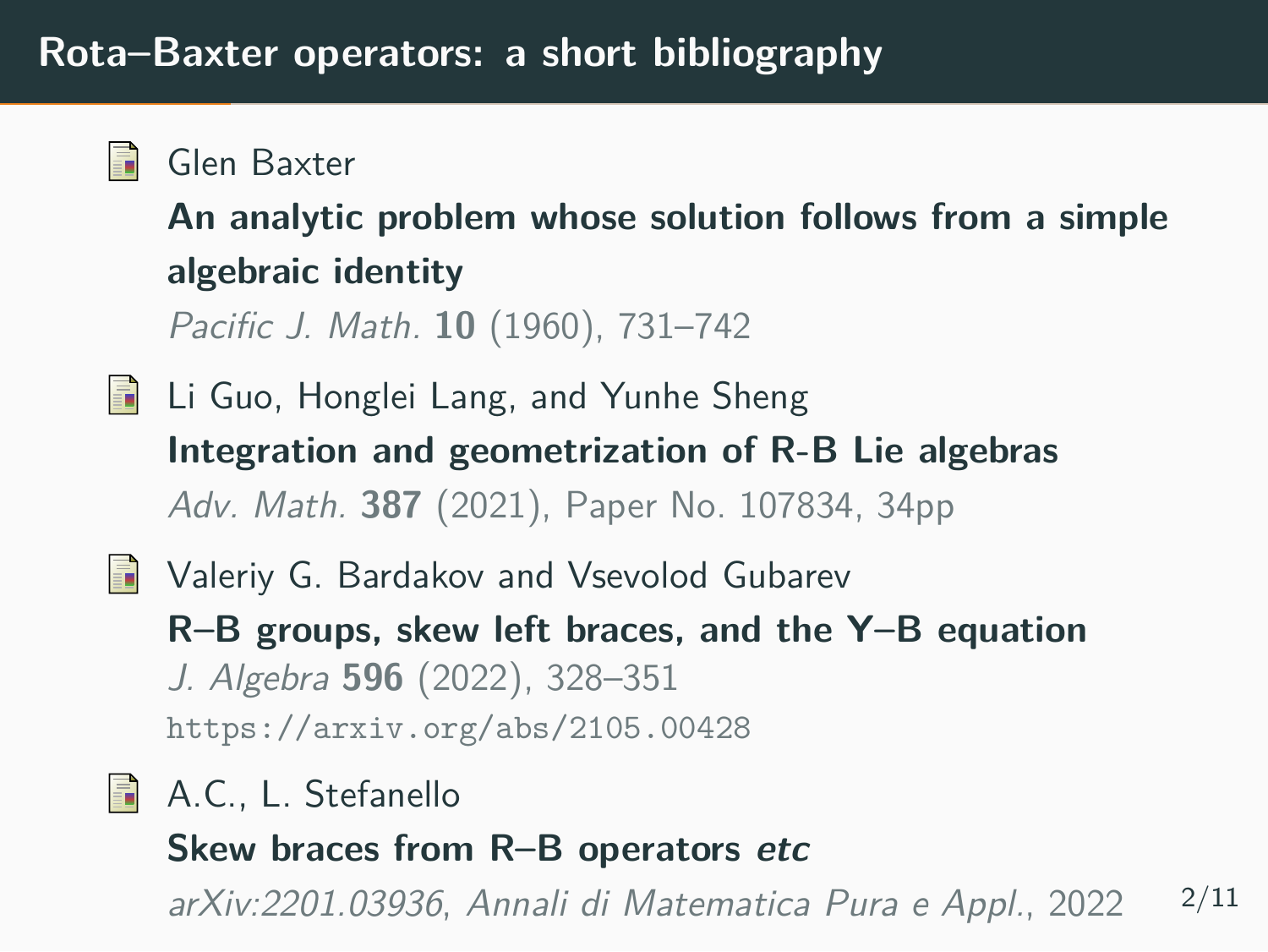# **Rota–Baxter operators and gamma functions**

A Rota–Baxter operator on the group *G* is a map  $B: G \rightarrow G$  such that

$$
B(g^{B(h)}h) = B(B(h)^{-1}gB(h)h) = B(g)B(h).
$$

Since gamma functions *γ* : *G →* Aut(*G*) are characterised by the equation

$$
\gamma(g^{\gamma(h)}h)=\gamma(g)\gamma(h),
$$

if  $\iota : G \to \text{Inn}(G)$ ,  $\iota : g \mapsto (x \mapsto g^{-1}xg)$ , a Rota–Baxter operator *B* yields a gamma function

$$
\gamma(g) = \iota(B(g)) \in \text{Inn}(G),\tag{1}
$$

via

$$
G \xrightarrow{\text{B}} G \xrightarrow{\iota} \text{Inn}(G).
$$

Conversely, if  $\gamma$  :  $G \to \text{Inn}(G)$  is a gamma function, under which conditions does it come from a Rota–Baxter operator via (1)?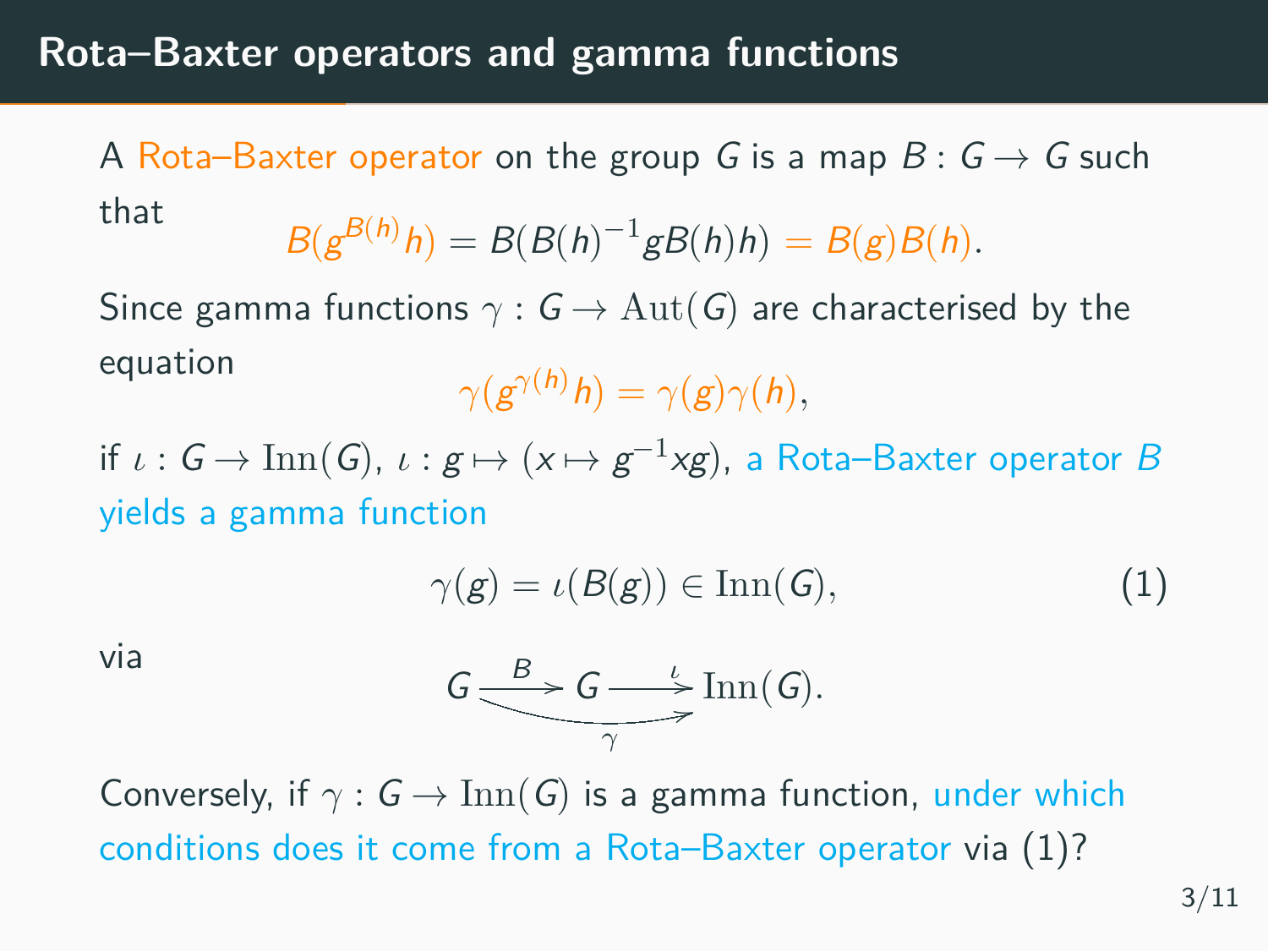#### **Lifting Morphisms 1/3**

Let *U, V* be groups, and *A* be an abelian, normal subgroup of *V*. Let  $\varphi: U \to V/A$  be a morphism.

Under which conditions does *φ* lift to a morphism *U → V*?

*A* is a *V*-module under conjugation, and thus a *V*/*A*-module, as *A* is abelian. *A* is then a *U*-module via *φ*.

Lift  $\varphi$  to a map  $C: U \rightarrow V$ , that is, for each  $u \in U$  choose  $C(u) \in \varphi(u)$ , so that

 $\varphi(u) = C(u)A$  for  $u \in U$ .

Since *φ* is a morphism, we will have

 $C(xy) = C(x)C(y)\kappa(x, y)$ 

for some function  $\kappa : U \times U \rightarrow A$ .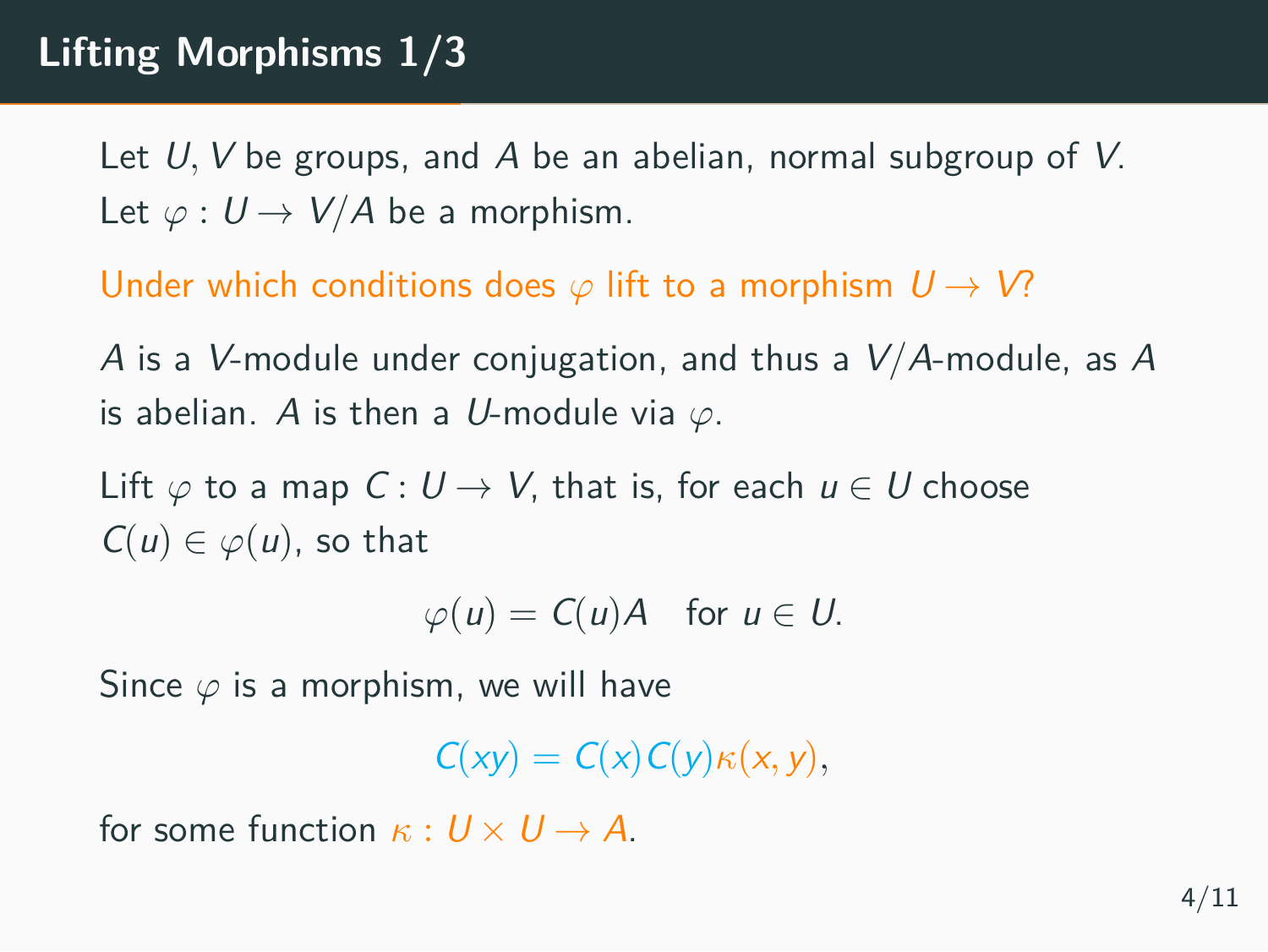$C: U \rightarrow V$  is a lift of the morphism  $\varphi: U \rightarrow V/A$ .

 $C(xy) = C(x)C(y)\kappa(x, y)$ .

Let us enforce associativity:

$$
C((xy)z) = C(xy)C(z)\kappa(xy, z)
$$
  
=  $C(x)C(y)\kappa(x, y)C(z)\kappa(xy, z)$   
=  $C(x)C(y)C(z)\kappa(x, y)^{2}\kappa(xy, z)$   

$$
C(x(yz)) = C(x)C(yz)\kappa(x, yz)
$$
  
=  $C(x)C(y)C(z)\kappa(y, z)\kappa(x, yz)$ .

We have obtained that *κ* is a 2-cocycle.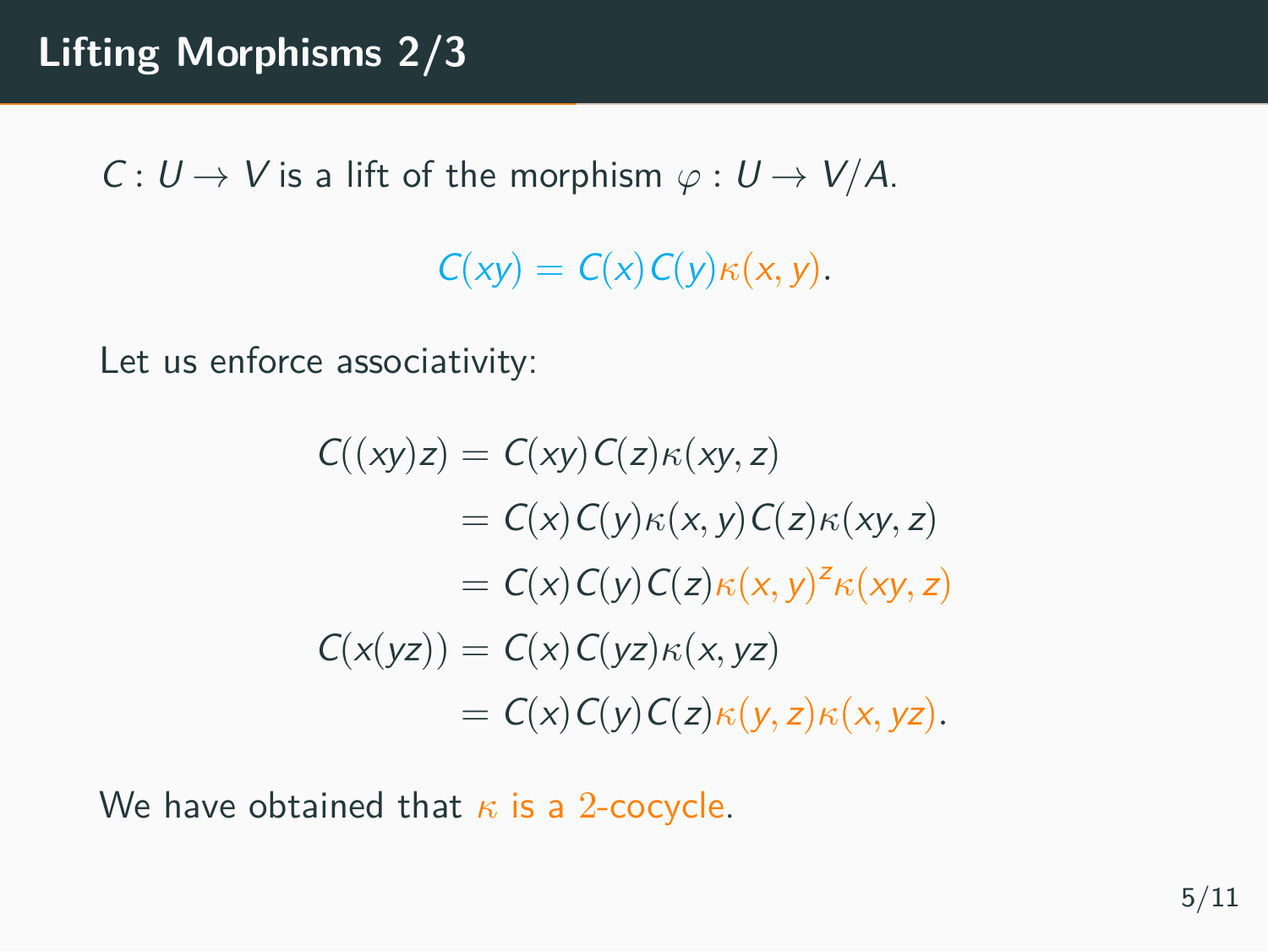#### **Lifting Morphisms 3/3**

 $C(xy) = C(x)C(y)\kappa(x, y)$ , where  $\kappa: U \times U \rightarrow A$  is a 2-cocycle.

- *κ* depends on the choice of the lift  $C: U \rightarrow V$  of  $\varphi: U \to V/A$ , but
- the cohomology class of  $\kappa$  in  $H^2(U, A)$  is independent of *C*.

#### We have

#### **Proposition**

*The following are equivalent.*

- $\bullet \varphi: U \to V/A$  lifts to a morphism  $U \to V$ .
- *The class of*  $\kappa$  *in*  $H^2(U, A)$  *is trivial.*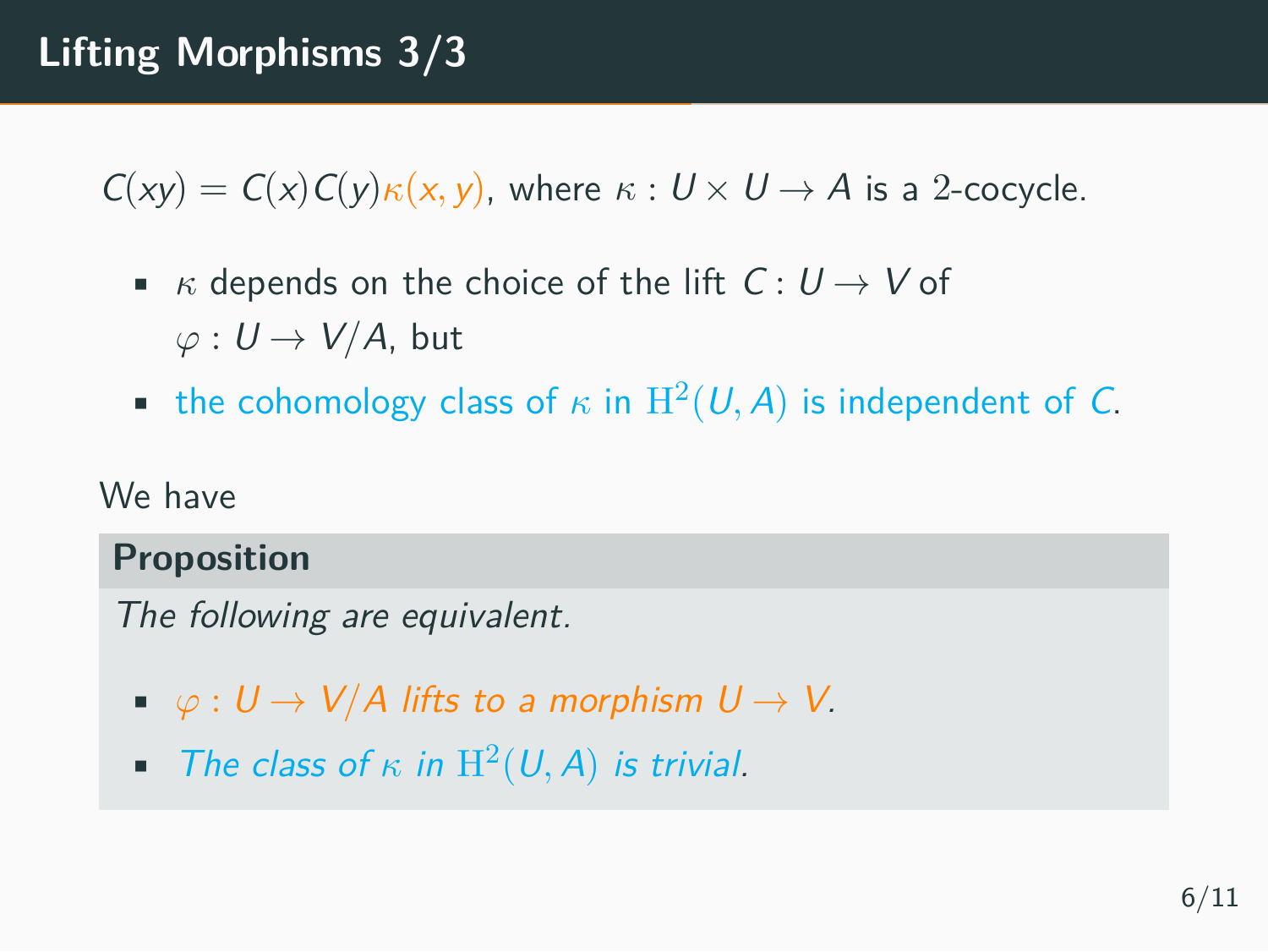#### **A cohomological setting for Rota–Baxter operators**

Let  $\gamma$  :  $G \rightarrow \text{Inn}(G)$  be a gamma function, so that  $\gamma(g \circ h) = \gamma(g^{\gamma(h)}h) = \gamma(g)\gamma(h)$ . Thus we have morphisms  $(G, o) \longrightarrow I$  $\frac{\text{Inn}(G) \longrightarrow G/Z(G)}{P}$ 

Lift the morphism  $\varphi$  to a map  $C: G \to G$  s.t.  $\gamma(g) = \iota(C(g))$ . Then

$$
C(g^{C(h)}h) = C(g^{\iota(C(h))}h) = C(g^{\gamma(h)}h)
$$
  
= 
$$
C(g \circ h) = C(g)C(h)\kappa(g, h),
$$

where  $\kappa$  :  $(G, \circ) \times (G, \circ) \rightarrow Z(G)$  is a 2-cocycle, which depends on the choice of *C*, but whose class in  $\mathrm{H}^2((G, \circ), Z(G))$  does not.

#### **Proposition**

*The following are equivalent.*

- *γ comes from a Rota–Baxter operator B, i.e.*  $\gamma(g) = \iota(B(g)).$
- *κ is trivial in*  $H^2((G, \circ), Z(G))$ *.*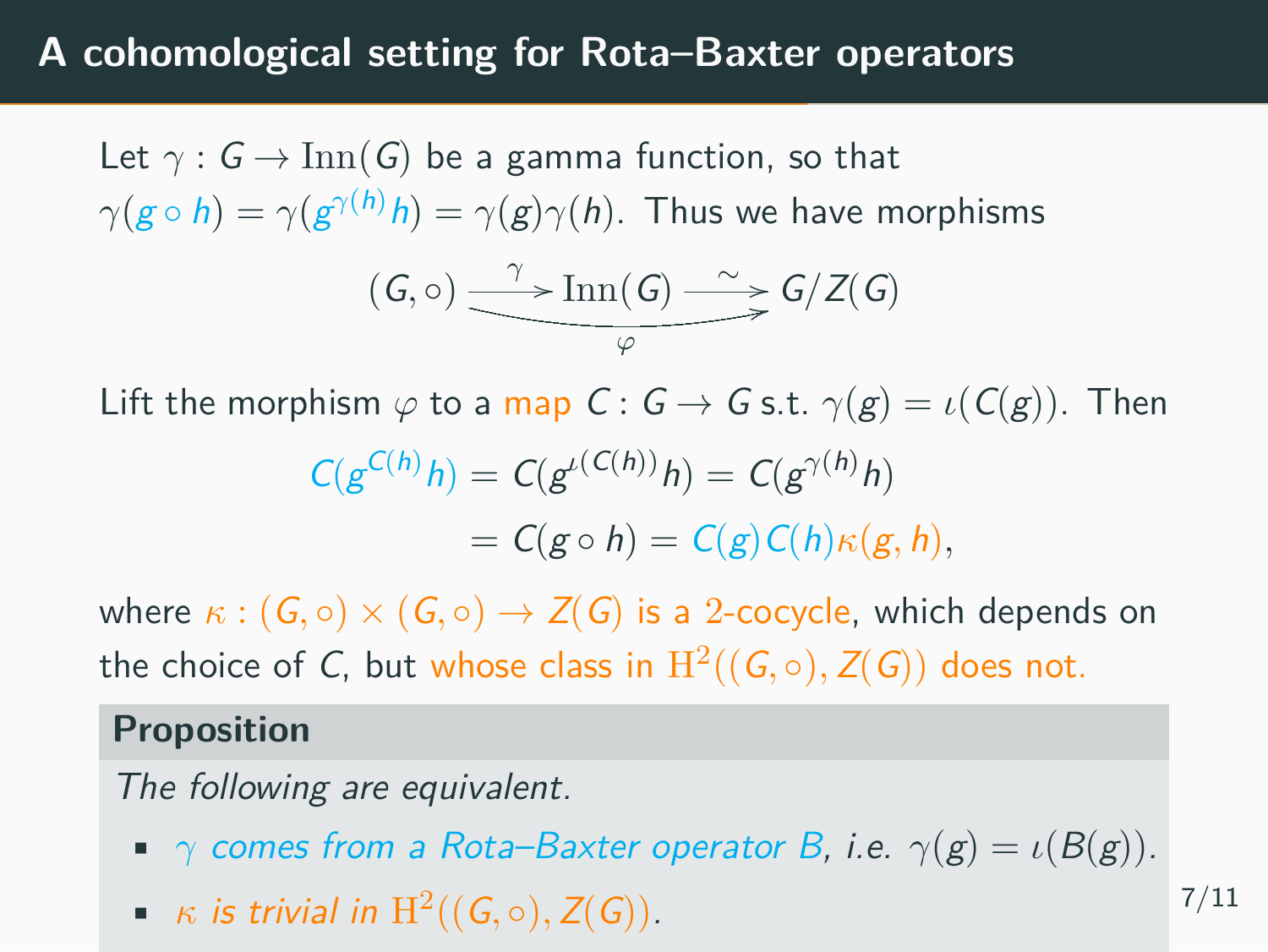#### **An example**

Let 
$$
(G, \cdot) = \langle u, v, k : u^p, v^p, k^p, [u, v] = k, [u, k], [v, k] \rangle
$$
.  
\nbe the Heisenberg group of order  $p^3$ ,  $p > 2$  a prime,  $Z(G) = \langle k \rangle$ .  
\nLet  $\alpha \in \mathbb{Z}/p\mathbb{Z}$ . Consider the map  $C: G \to G$  given by  $C(g) = g^{\alpha}$ .  
\nThen

 $\gamma(g) = \iota(g^{\alpha})$  is a gamma function  $G \to \text{Inn}(G)$ *.* 

We have

• When  $\alpha \neq -1/2$ , the gamma function  $\gamma$  comes from the Rota–Baxter operator

 $B(u^i \cdot v^j \cdot k^r) = u^{i\alpha} \cdot v^{i\alpha} \cdot k^{\alpha^2(r - ij\alpha)(1+2\alpha)^{-1}},$ 

for  $0 \leq i, j, r < p$ .

• When  $\alpha = -1/2$ , the gamma function  $\gamma$  does *not* come from<br>a Rota–Baxter operator. (Here  $(G, \circ)$  is abelian.) (\* Skip Baer)  $_{8/11}$ a Rota–Baxter operator. (Here (G, o) is abelian.)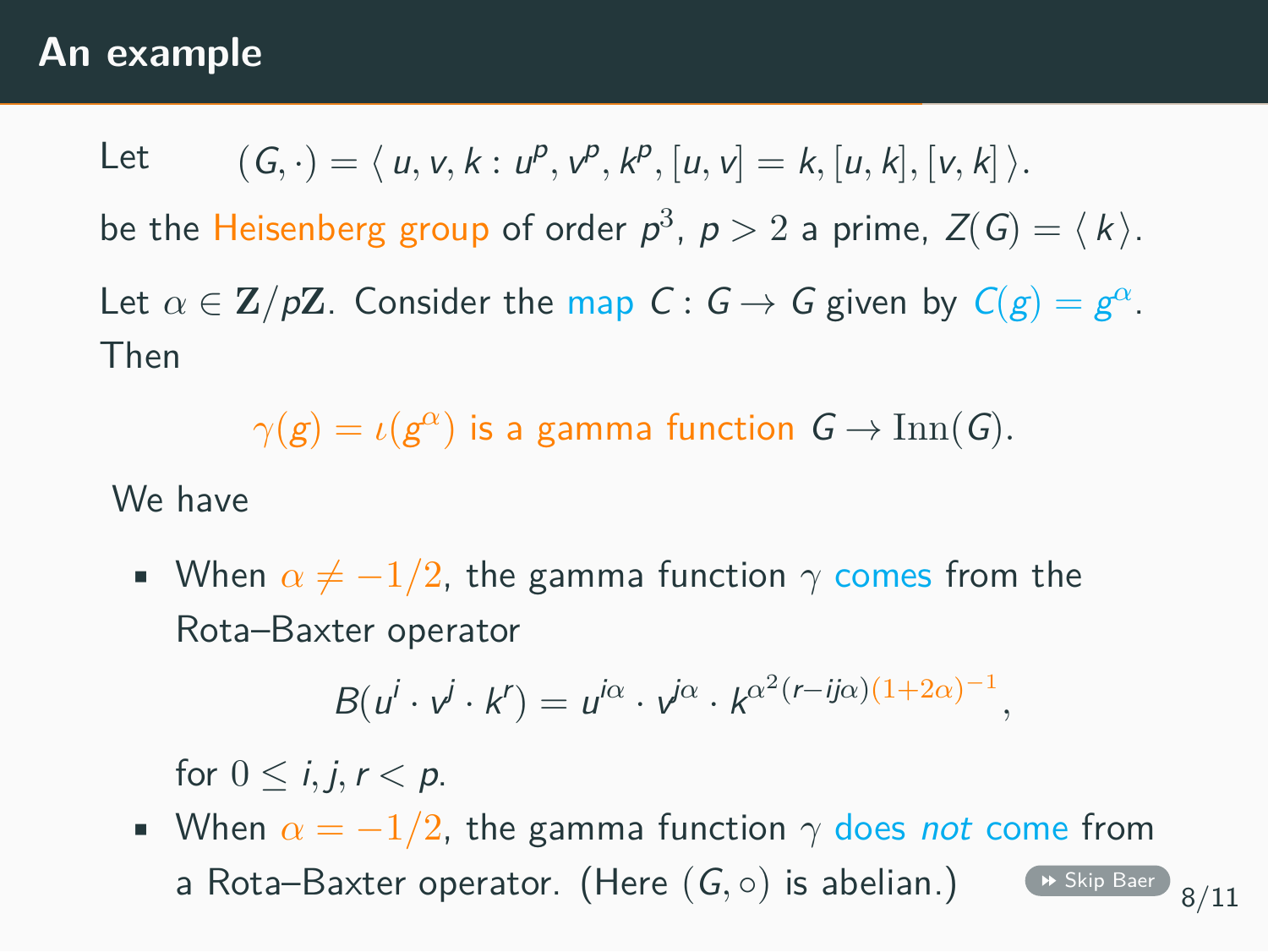# **Baer, Lazard, Baker–Campbell–Hausdorff**

Reinhold Baer

#### **Groups with abelian central quotient group**

Trans. Amer. Math. Soc. **44** (1938), no. 3, 357–386

Let *G* be a group of nilpotence class two admitting unique square roots. Define

$$
g\circ h=g\cdot h\cdot [g,h]^{-1/2}.
$$

Then  $(G, \circ)$  is an abelian group.  $(g, \circ)$  is an abelian group.

$$
h \circ g = h \cdot g \cdot [h, g]^{-1/2}
$$
  
=  $g \cdot h \cdot [h, g] \cdot [h, g]^{-1/2}$   
=  $g \cdot h \cdot [h, g]^{1/2}$   
=  $g \circ h$ .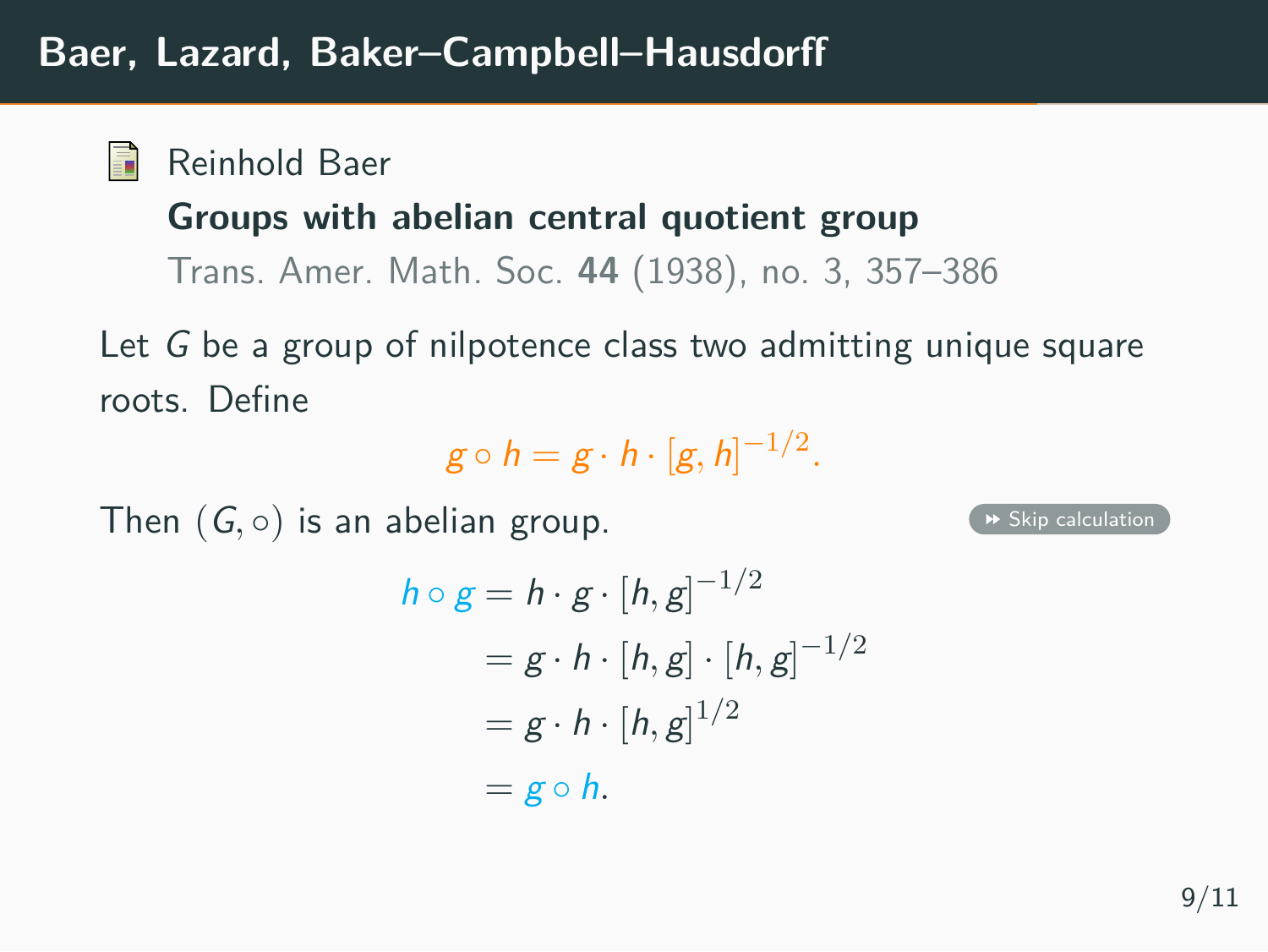#### **Rota–Baxter operators via Extensions**

The 2-cocycle associated to  $C(g) = g^{\alpha}$  is  $\kappa(x, y) = [x, y]^{-(\frac{\alpha+1}{2})}$ . Consider the standard sequence

$$
1 \to Z(G) \to \underbrace{Z(G) \times (G, \circ)} \to (G, \circ) \to 1
$$

set-theoretic product

associated to  $\kappa \in H^2((G, \circ), Z(G))$ . The operation is given by

 $(z_1, g_1)(z_2, g_2) = (z_1z_2\kappa(g_1, g_2), g_1 \circ g_2).$ 

- **•** If the extension does not split, i.e.  $\kappa$  is non-trivial in  $\mathrm{H}^2((G, \circ), Z(G))$ ,  $\gamma$  does not come from a R–B operator.
- **•** If the extension does split, a complement to  $Z(G)$  naturally determines a coboundary  $\sigma$  :  $G \rightarrow Z(G)$ , which is the correction to be made to *C* to obtain a R–B operator; recall

$$
C(g^{C(h)}h) = C(g)C(h)\kappa(g,h).
$$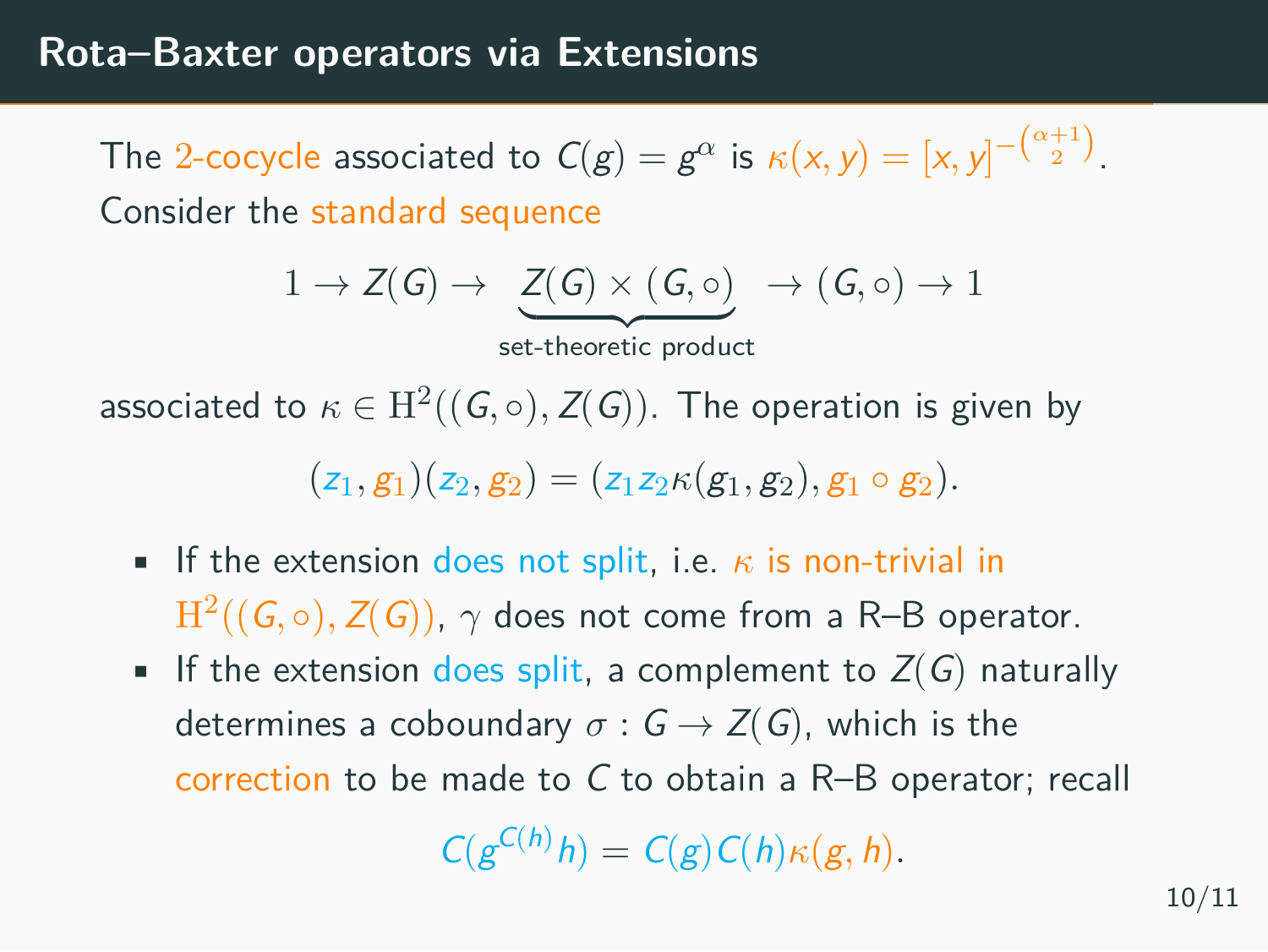#### **How do we know whether it splits or not?**

In the case of the sequence

$$
1 \to Z(G) \to \underbrace{Z(G) \times (G, \circ)}_{\text{set-theoretic product}} \to (G, \circ) \to 1,
$$

where  $(G, \cdot) = \langle u, v, k : u^p, v^p, k^p, [u, v] = k, [u, k], [v, k], \rangle.$ 

one computes

$$
[(1, u), (1, v)] = (k^{-\alpha(\alpha+1)}, k^{1+2\alpha}).
$$

- If  $\alpha = -1/2$ , the sequence does not split; here  $Z(G) \times 1$  is contained in the derived subgroup of the extension, so a complement to  $Z(G) \times 1$  would be a maximal subgroup which does not contain the derived subgroup, a contradiction.
- **■** If  $\alpha \neq -1/2$ , the subgroup  $\langle (1, u), (1, v) \rangle$  intersects  $Z(G) \times 1$ trivially, and thus it is a complement to  $Z(G) \times 1$ . The sequence splits (explicitly).